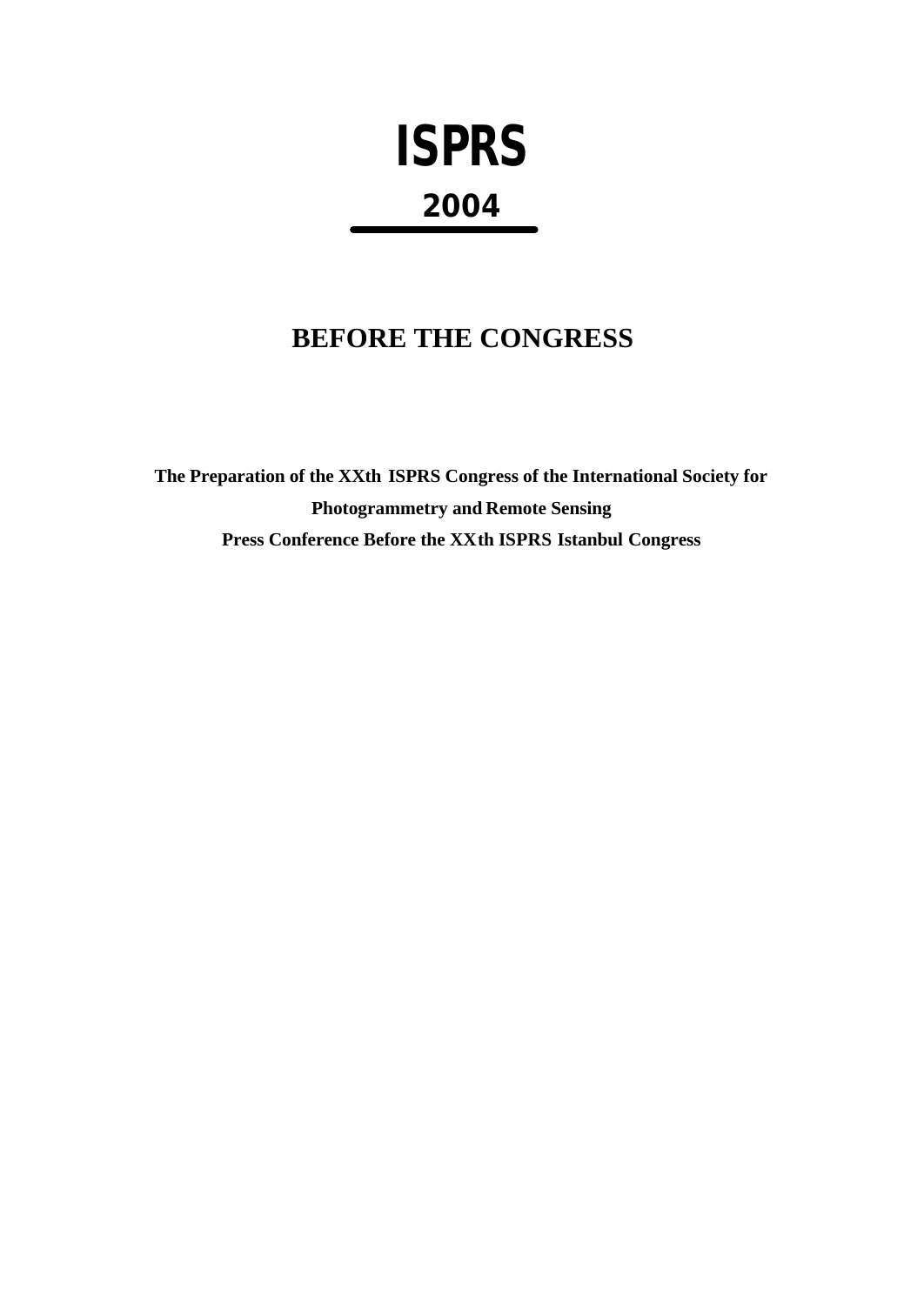### **THE PREPARATION OF THE XXTH CONGRESS OF THE INTERNATIONAL SOCIETY FOR PHOTOGRAMMETRY AND REMOTE SENSING**

#### **The Relationship of Turkey and ISPRS**

Individuals from Turkey attended the Second Congress of the International Society for Photogrammetry in Berlin in 1926. Later on it attended these meetings irregularly and voted at the General Assembly. The necessity of a more regular participation in the meetings of ISPRS forced Turkey to establish a national society.

Turkish National Society for Photogrammetry and Remote Sensing (TNSPRS) was approved with the decisions of the Council of Ministers dated 1974 and Feb. 2, 1984, bearing the number 84/7698 and derived its current policy from the statutes and purposes of the International Society for Photogrammetry and Remote Sensing.

The General Command of Mapping is the representative institution of TNSPRS and its President is the General Commander of Mapping.



The topic of Turkey's being host for the XXth General Congress of ISPRS was discussed by the Secretariat of TNSPRS at the ordinary Council Meeting at the General Command of Mapping on Jan 16, 1998, and in the second meeting at the Yildiz Technical University on June 18, 1998, the candidacy of Turkey to host the XXth Congress of ISPRS was approved unanimously. In addition to Turkey, Spain, Australia, National Republic of China also declared their candidacy to be host for this congress but, Australia subsequently withdrew their candidacy.

The reasons for Turkey's candidacy were:

- a. Studies on photogrammetry had been carried out with modern technology in the private sector and public institutions in recent years.
- b. Many national and international seminars and symposiums were organized as in public and education institutions related to photogrammetry and remote sensing.
- c. Scientific and technical meetings were an indication of significant members the

existence of scientific and administrative personnel in the fields of ISPRS

- d. Foreign participants at international meetings supported the candidacy
- e. Participation in scientific projects of ISPRS commended in recent years and are continuing. Three of these projects concerning Turkey were completed and presented in the last five years. There are four continuing projects and attempts to participate in two new projects were initiated
- f. In the Regional Organization Meeting of ISPRS (OEEPE) held in Europe in 1999, Turkey's offer to manage a project study on "Quality Administration in Geographical Data" was accepted unanimously together with other international project offers from Sweden and Belgium. Turkey was appointed to the presidency of a working group related to the subject

Based on the decision of TNSPRS, after the approval of the Ministry of Defense, Turkey's letter of intention to bid for the Congress was sent to the President of ISPRS by the General Command of Mapping. In the reply it was stated that Turkey's candidacy met with the satisfaction of ISPRS Council.

In the ordinary council meeting of TNSPRS held on December 11, 1998, it was unanimously decided to establish an organization committee of 9 persons, 4 from the General Command of Mapping, 2 from Istanbul Technical University and three from the professional tourism agency. Orhan Altan was elected as the President and it was decided that the secretarial activities would be carried out by the General Command of Mapping. It was also decided to hold the Congress in the Istanbul Lütfi Kirdar Congress and Exhibition Palace in July 2004 lasting for  $8 - 10$  days.

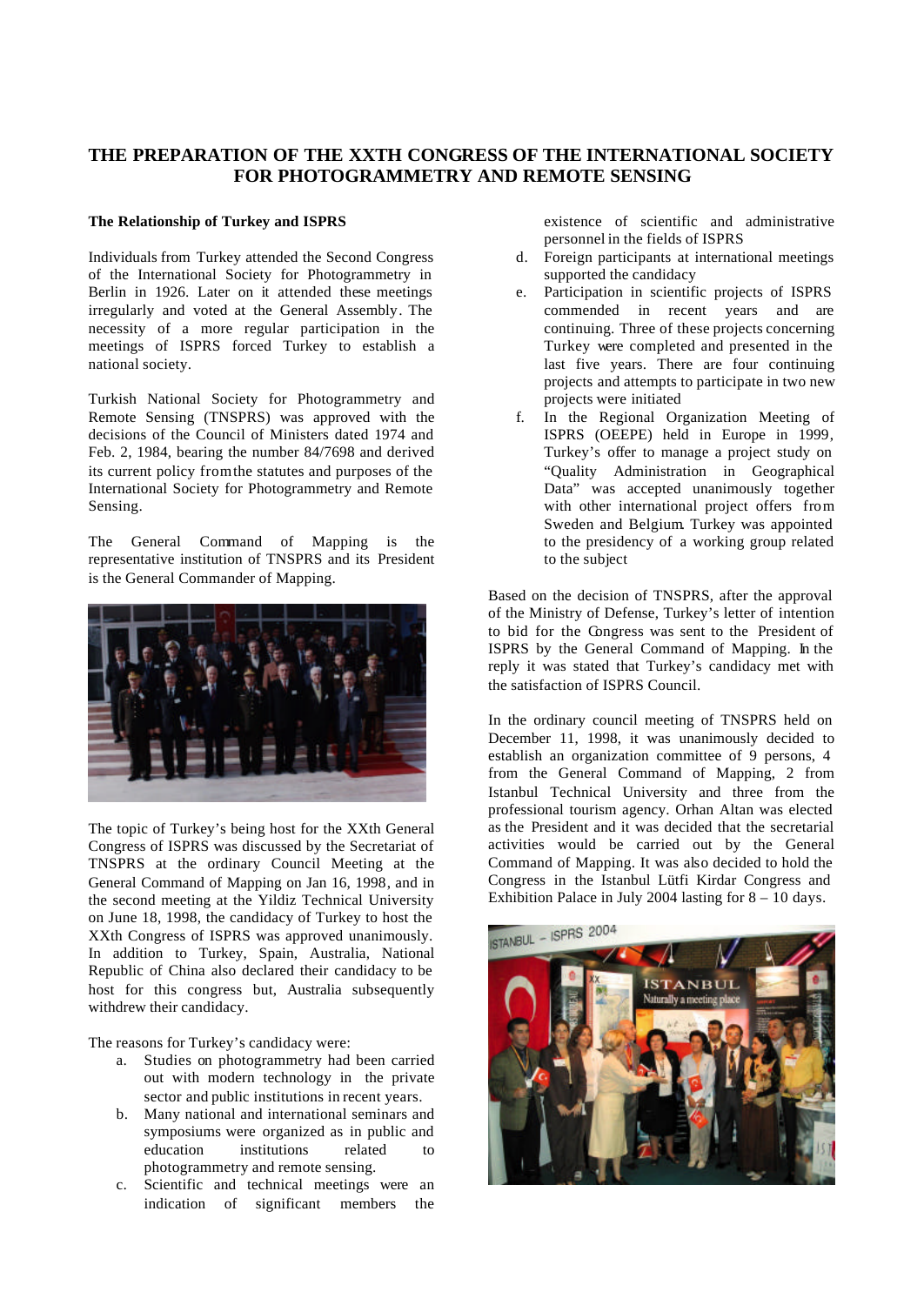The slogan and logo for Turkey's candidacy were chosen and brochures and posters were prepared. A web page was formed and a multivision show about Turkey prepared. The ISPRS Council Members were invited to Istanbul to inspect the facilities.

Finally a presentation was made during the General Assembly of the XIXth ISPRS Amsterdam Congress and Turkey won the bid by a majority of votes.

#### **History of Cartography in Anatolia**

Cartography and cultural history have an influence over each other. Cultural history defines developments in the social and economic aspects of live which are influenced by scientific and technical experiences, in other words, developments in the life style of humans. These scientific and technical experiences include methods of measurement, calculation, drawing and instruments provided to cartographers to carry out their duties.

During the course of history, cartographic studies were carried out not only by cartographers but also by astronomers, geographers, sailors and architects. Since the Turks had been in almost every part of the world, because of economic, social political and climatic reasons, they tried to learn about the geography and structural features of these places and as a result of these efforts they produced maps based on the technical opportunities available. Turkish cartography was commerced by Beyruni (Biruni) and Kasgarli Mahmut who grew up in the Middle Ages. It was improved by Ibrahim Mürsel, Piri Reis, and Ali Macar Reis in the Ottoman Empire during the XV and XVI centuries.



A Part of the World Map by Piri Reis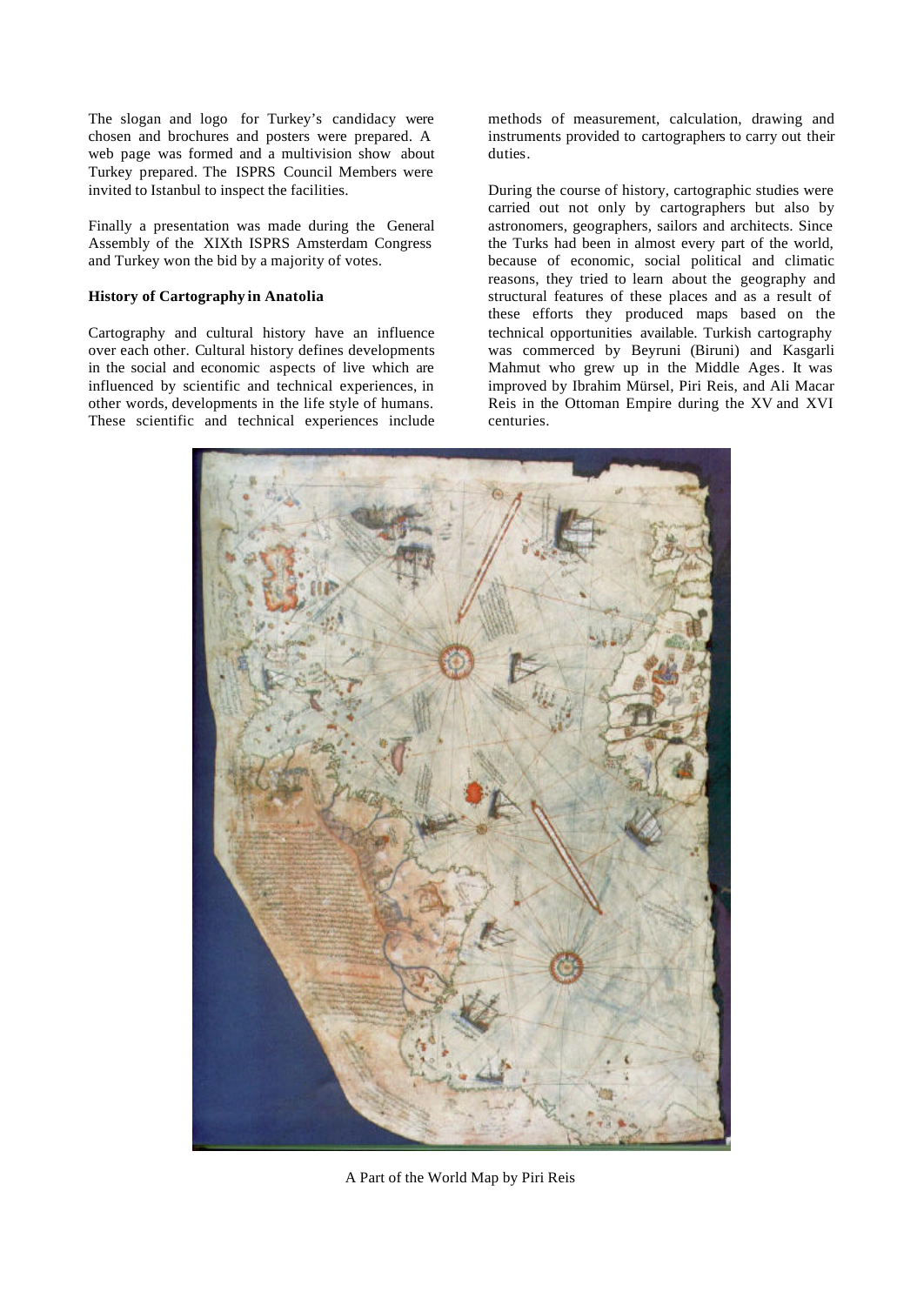Biruni, Ibn-Rüsd, Ibn-Sina and others who had grown up in the Middle Ages, helped Europe to emerge from the darkness of the Middle Ages and to reconsider Greek philosophy which facilitated the transition to the Enlightenment Age. At the same time, it also formed the base of numbers used today and developments in algebra, astronomy and other branches of science.

The Turks, who wandered the seas, reaching out to three continents, formed various maps by putting the information about the places down on paper. For this reason, the history of Turkish cartography is older than the history of world cartography. Turkish cartography which developed with the famous Turkish cartographers, Piri Reis, Seydi Ali Reis and Ali Macar Reis in the XVI and XVII centuries reached its pinnacle with the "World Map" of Piri Reis.

The officers who were sent to France for education in geodesy in 1892 established the base of modern cartography on their return to Turkey. In 1947 it was decided to establish the Surveying and Cadastral Department in the Yildiz Technical University and in 1950 the photogrammetry laboratory was set up. Then in late 60's the departments of Geodesy and Photogrammetry were founded in the Black Sea Technical University and Istanbul Technical University. Other departments were established in different locations and on different dates.

#### **Location of the Congress**

The XXth ISPRS Congress was held at the Istanbul Convention and Exhibition Center (ICEC). ICEC is ideally located in the heart of the city's business, cultural and commercial districts and within walking distance of 16 hotels housing 3400 guestrooms. "The Center" houses 21 meeting rooms including a 2000 armchair auditorium, equipped with the latest technology for compliance with total convention and production requirements. More information can be found on the ICEC homepage (http://www.icec.org)

#### **The Theme of the Congress**

GEO-IMAGERY BRIDGING CONTINENTS was chosen as the theme of the XXth ISPRS Congress to express the fact that the acquisition, processing and use of "GEO-IMAGERY" will play an important role in our future professional activities. New technological developments, particularly in computers have significantly influenced the theory and practice of photogrammetry, remote sensing and spatial information sciences. In fact, geospatial information technologies are widely applied in such diverse activities as property conveyance, infrastructure design and facilities management, environmental assessment, and land use planning, while geo-imagery processing is used at close range for engineering and documentation purposes. Geospatial analysis not only makes possible answering old scientific questions more efficiently, it also enables us to address a whole new series of questions over a range of spatial, spectral and temporal scales. This not only provides an improved understanding of how the Earth works as a system, it also provides a new paradigm for the management of natural resources and the environment. Therefore understanding geo-imagery provides key core elements in micro or macro scale applications. Another important aspect of geo-imagery is its ability to bring numerous individuals to a "common understanding" in terms of the information on which they base their analysis and decisions. The importance of geo-imagery to the community and the ISPRS efforts toward improving its processing and application were stressed at the XXth Congress. All Congress officials and participants were invited to contribute to this effort. By combining "GEO-IMAGERY" with the words "BRIDGING CONTINENTS" the Congress Organizing Committee wished to demonstrate the characteristics of the chosen Congress location, namely the city of Istanbul. The Congress Organizing Committee wished the XXth Congress participants in Istanbul to benefit from the *"fascinating blend of EAST and WEST, PAST and PRESENT, MODERN and EXOTIC"* in their future planning activities.



Council Members and partners in Nicea (Izn ik) Collecting energy on Mount Olympos prior



to the Congress